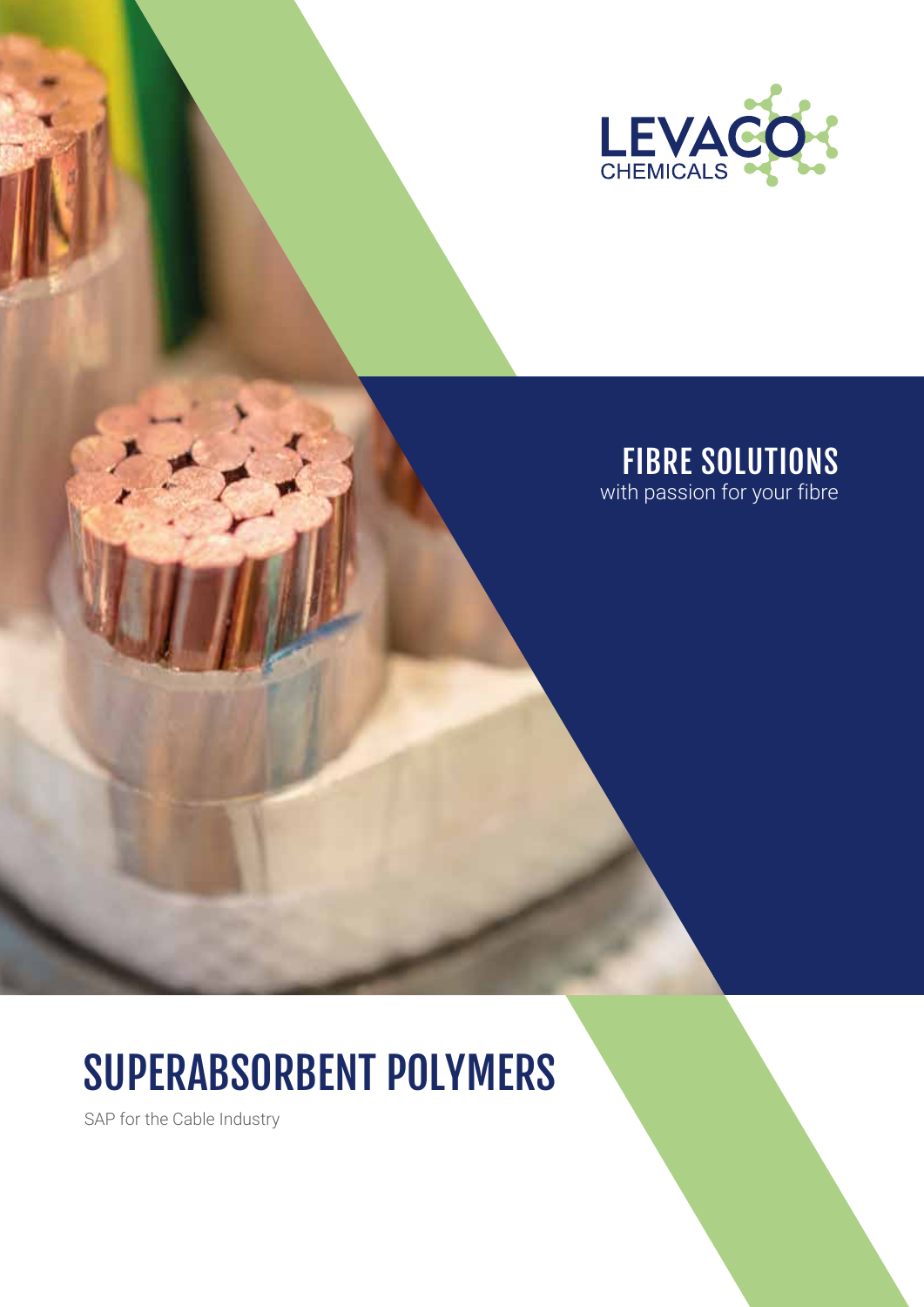### **CONTENT**

| Гŋ | Superabsorbent Polymers for the Cable Industry (SAP) | Page 2 |
|----|------------------------------------------------------|--------|
| TП | Direct Incorporation into Cables                     | Page 3 |
| 石  | Cable Filling Compounds                              | Page 3 |
| Tп | <b>Water Swellable Tapes</b>                         | Page 3 |
| 石  | Product Overview Powder SAP                          | Page 4 |
| 石  | Liquid SAP for Yarn                                  | Page 5 |
| г, | Product Overview Liquid SAP                          | Page 7 |
|    |                                                      |        |

#### Our service for you:

Your need for protection, absorbency, swelling capacity will be evaluated together with our team of experts.

We advise you on the optimal combination of superabsorbers and other components.

We individually test the functionality of our products on your fibres or tapes at LEVACO for the optimal protection of your cables.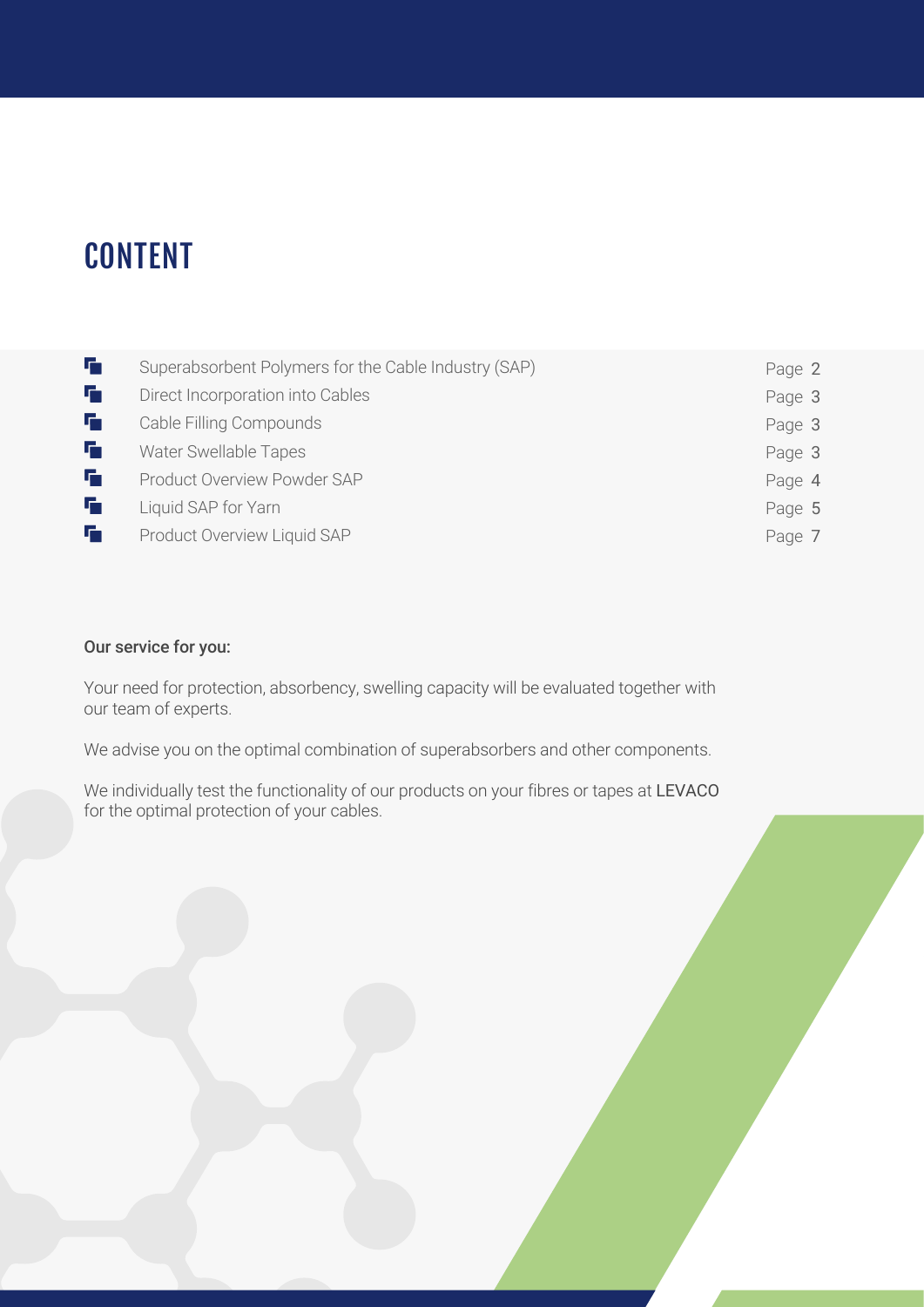

### SUPERABSORBENT POLYMERS FOR CABLE INDUSTRY (SAP)

The cable industry faces the challenge that defective cables can result in costly repairs, especially for complex installations.

LEVACO's superabsorbers quickly and reliably protect the conductor/strand inside the cable in case of water ingress, if the cable sheath is damaged, and maintain the functionality of the cable. In the event of damage and water penetration, our products quickly absorb the water, thereby expand and seal cavities along the cable to prevent further water intrusion.

For the cable industry and its suppliers, LEVACO offers a wide range of water-swellable, water-absorbing and water-blocking polymers, so-called "superabsorbents" (SAP). Nowadays, these SAP are incorporated in almost all types of cables, such as high-voltage cables, communication or optic fiber cables.

The product range includes polymers for direct incorporation into the cable, for cable filling compounds, SAP for water-swellable tapes as well as SAP for the coating of water-swellable fibers - for optimum protection of cables.

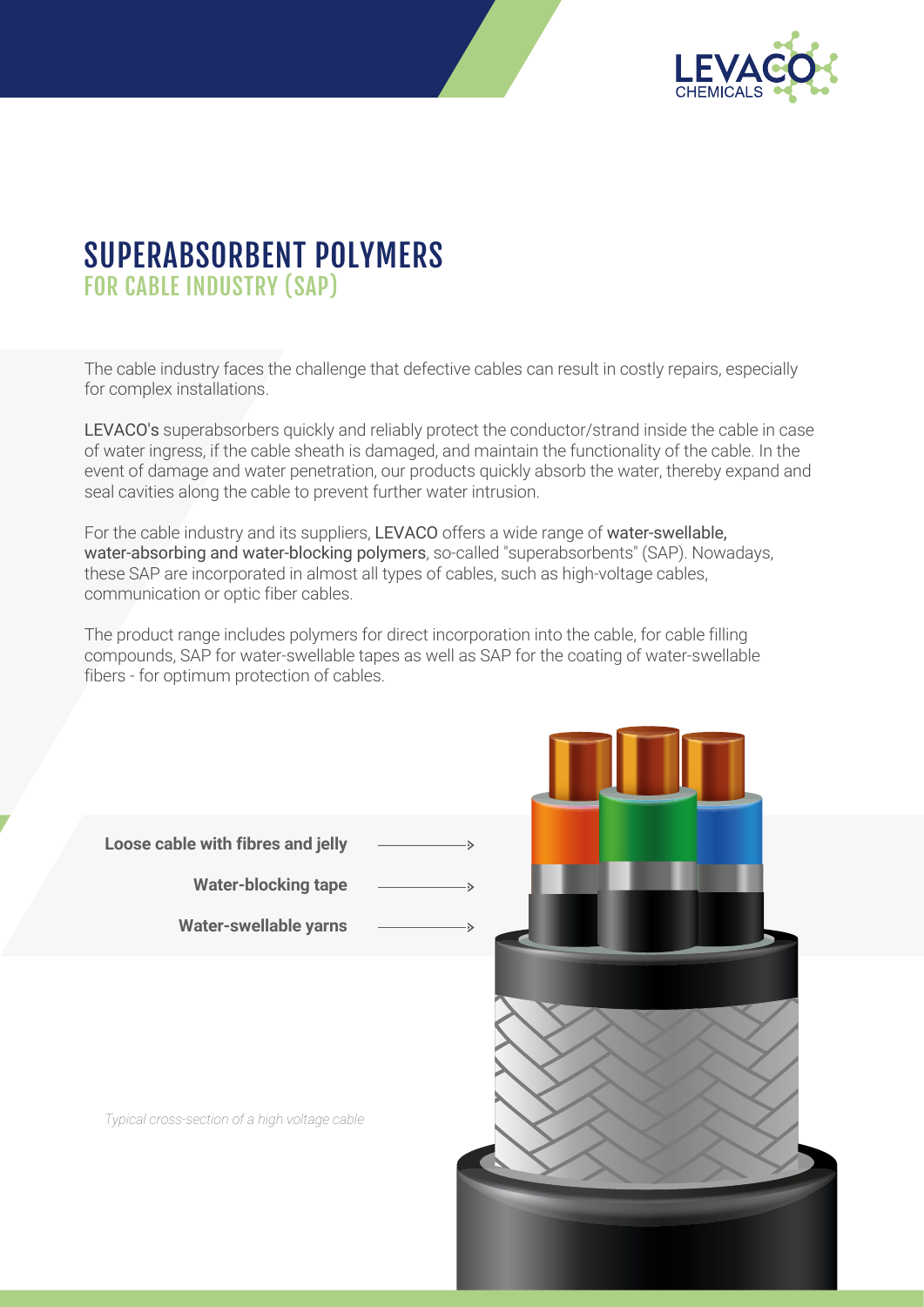# SUPERABSORBENT POLYMERS - POWDER

FOR CABLE INDUSTRY (SAP)

#### **SAP FOR DIRECT INCORPORATION INTO CABLES**

The DEFOSORB<sup>®</sup> CA 50 powder can be applied directly loose into the cable, especially in high-voltage cables, during the manufacturing process. The dosage depends on the cable structure and the desired water sealing.

#### The advantages of the direct incorporation into cables:

- One-step process
- Complies with WTP ("Water Penetration Test") standards, e.g. FOTP-82
- No contamination with germs possible

#### **CABLE FILLING COMPOUNDS (CFC OR JELLY)**

For optimum protection of the cable against water ingress, cable fillers are applied either between the core wrap and the outer protective jacket (Cable Flood) or directly onto the cable core (Cable Filler). LEVACO combines the superabsorbent DEFOSORB® CA 50 with other components like wetting agents for proven complete and much faster absorption of water.

#### The advantages of cable filling compounds with DEFOSORB® CA 50:

- Jelly with DEFOSORB® CA 50 performs by far more efficient in terms of the water-blocking-ability.
- Handling is easier and safer as there is no dust occurring while applying into the cable.
- In combination with a wetting agent in the jelly-composition, an enormous absorption speed can be achieved, so that the penetration of water into the cable is stopped immediately.

#### **WATER SWELLABLE TAPES**

Polymers with a high swelling rate can be incorporated into water-swellable tapes. For the production of these tapes, PET nonwoven, a stiffening binder, carbon black and a fixing binder are used together with a superabsorbent of the DEFOSORB<sup>®</sup> CL range for different requirements.

#### The advantages of DEFOSORB® CL range:

- Available with different PSD
- Balancing swelling speed and swelling height
- Wide range from cost-effective to high performance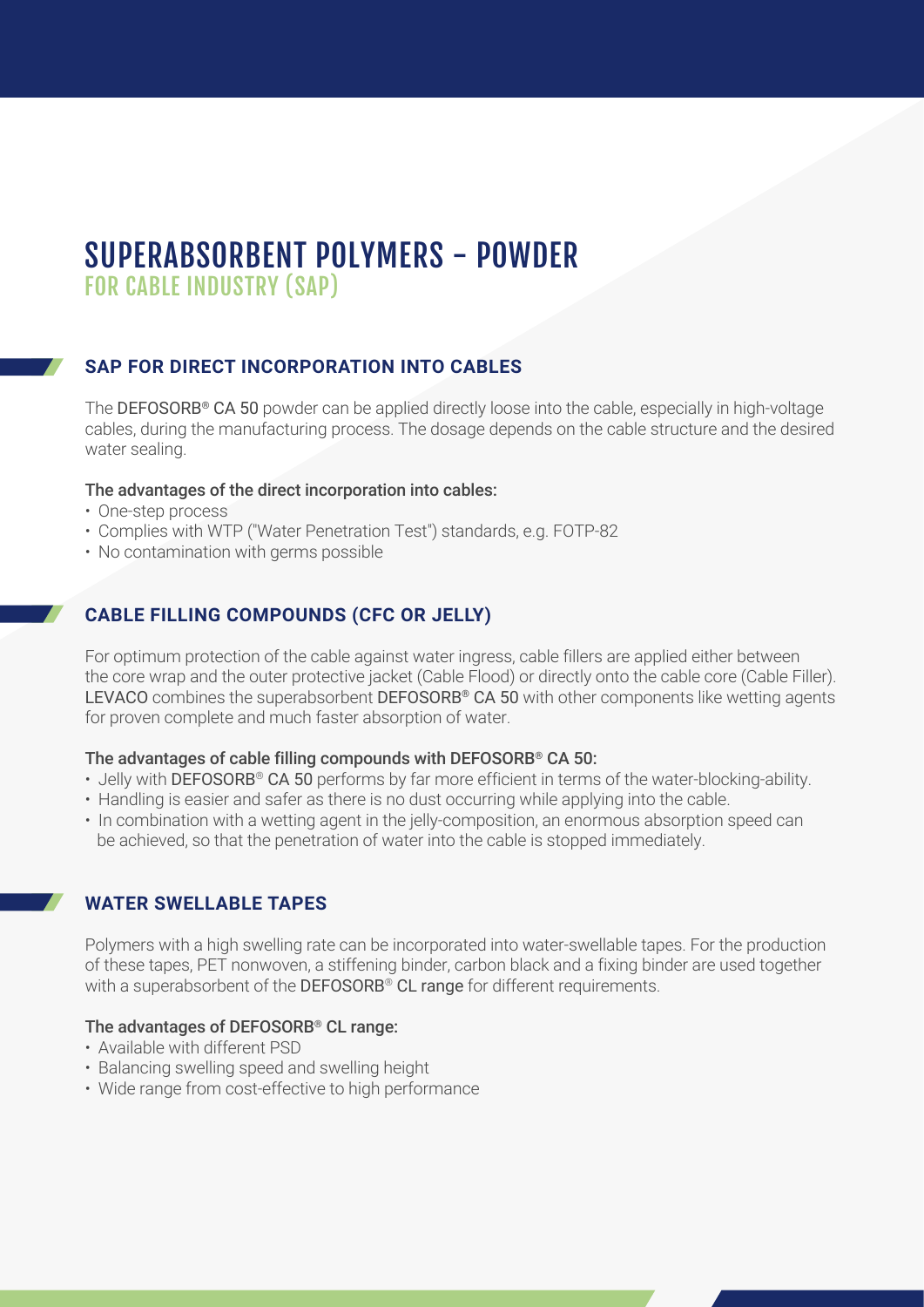

| <b>PRODUCT</b>                  | <b>APPLICATION</b>                                                                                         | <b>APPLICATION ADVANTAGES</b>                                                                                                                                             |
|---------------------------------|------------------------------------------------------------------------------------------------------------|---------------------------------------------------------------------------------------------------------------------------------------------------------------------------|
| DEFOSORB <sup>®</sup> CA 50     | SAP for direct integration<br>into cables and additive for<br>the production of cable<br>filling compounds | • Highly effective protection for high<br>voltage cables against water ingress<br>• Significantly improves the water<br>blocking properties of cable filling<br>compounds |
| DEFOSORB <sup>®</sup> CL 360    | SAP for the production of<br>water-swellable tapes                                                         | • Wide PSD from 63-315µ<br>. Well balanced swelling speed<br>and height                                                                                                   |
| DEFOSORB <sup>®</sup> CL 24     | SAP for the production of<br>water-swellable tapes                                                         | • Coarse PSD from 150 to 500µ<br>. High total absorption (swelling height),<br>but reduced swelling speed                                                                 |
| DEFOSORB <sup>®</sup> CL 63-250 | SAP for the production of<br>water-swellable tapes                                                         | • Tight PSD from 100-250µ<br>. Well balanced and cost-effective                                                                                                           |
| DEFOSORB <sup>®</sup> CL 600    | SAP for the production of<br>water-swellable tapes                                                         | • PSD from 63-250µ<br>· Fast swelling, highest performance                                                                                                                |

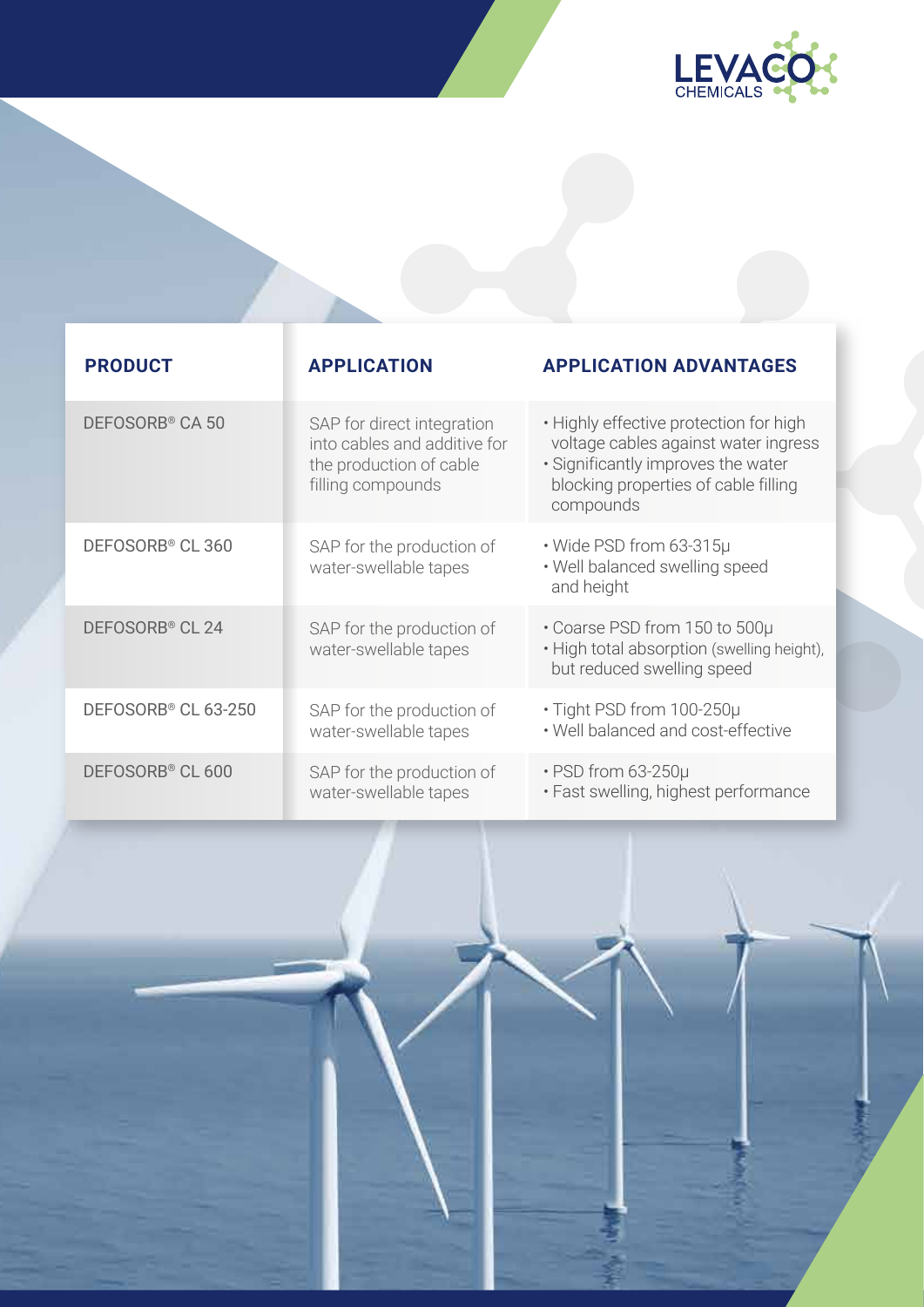### SUPERABSORBENT POLYMERS - LIQUID FOR CABLE INDUSTRY (SAP)

#### **LIQUID SAP FOR YARN**

To impart swelling properties to filament yarns, made of e. g. PET, Aramid or glass fibre, liquid SAP have to be used. These liquid SAP are emulsion polymers based on either hydrocarbons or esteroils. They achieve different absorption capacities - depending on the requirements. The absorption capacity depends on the type and DTEX of the yarn and the applied amount of the respective superabsorbent from our DEFOPOL MX range.

#### The advantages of coating yarns and fibers with the liquid superabsorbents from the DEFOPOL series are obvious:

- Protection of the cable by absorbing the penetrating water
- Easy facilitation of processing and winding
- Reduction or complete prevention of deposits on machine parts
- These improvements enable cost-cutting potentials by reducing maintenance work

On the other hand, water-based SAP can be used as a precursor and crosslinked to a three-dimensional superabsorbent polymer - DEFOPOL DB 5069. This product does not contain any solvents and could be diluted with water for application. When applied to the yarn, this product unfolds (after heating and cross-linking at 180°C) the structure of a superabsorbent polymer.

#### The advantages of this method are the following:

- Reactive, water-based SAP coating for swellable yarns
- Contains no solvents or oil phases
- Dilutable with water
- Allows extremely high absorption quantities
- High swelling speeds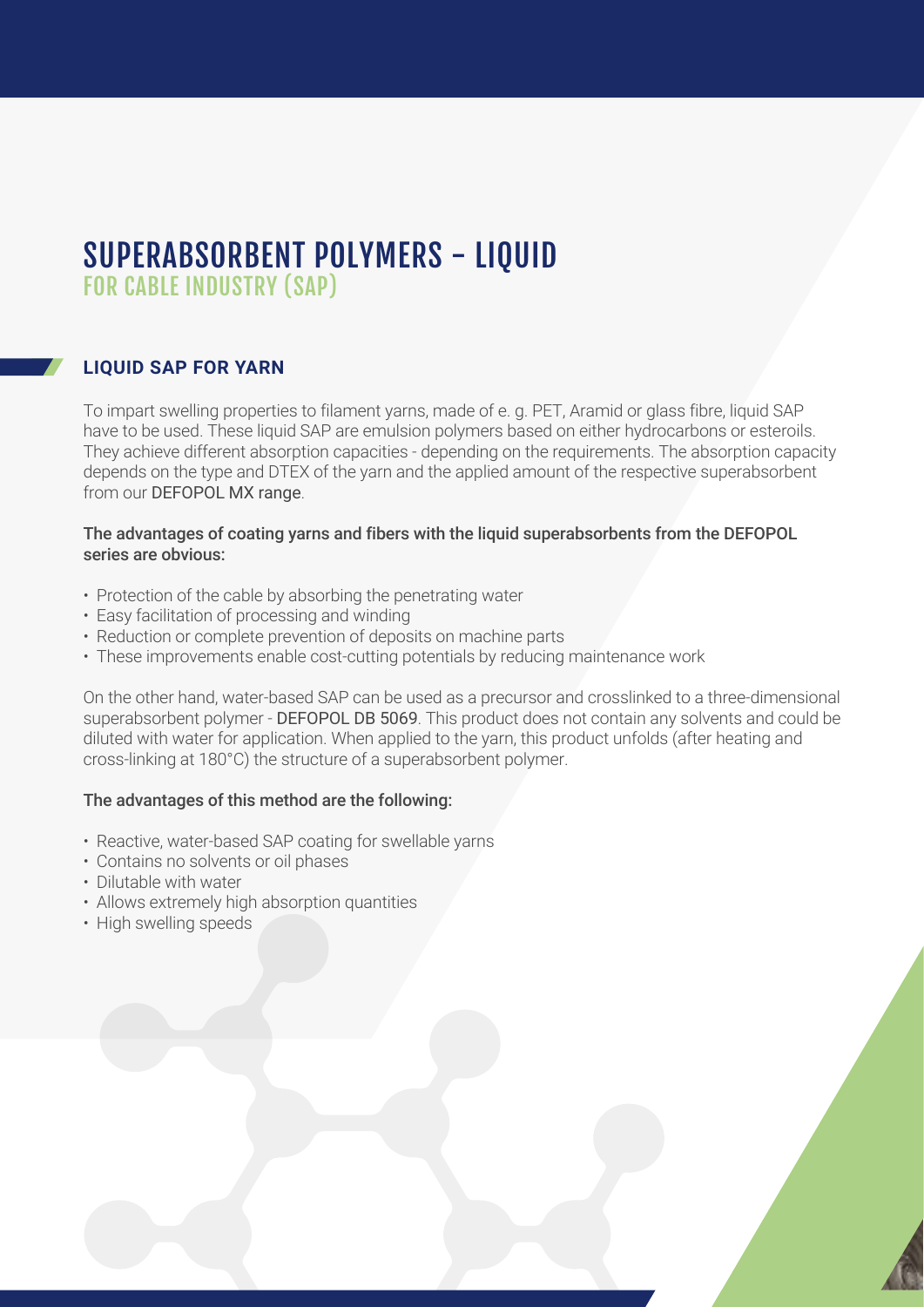

| <b>PRODUCT</b>       | <b>APPLICATION</b>                                                     | <b>APPLICATION ADVANTAGES</b>                                                                                                                 |
|----------------------|------------------------------------------------------------------------|-----------------------------------------------------------------------------------------------------------------------------------------------|
| DEFOPOL MX 60        | Liquid SAP for the coating<br>of water-swellable yarns                 | · Provides yarns with high swelling-<br>and water-blocking properties<br>• Easy handling                                                      |
| DEFOPOL MX 90        | Biobased Liquid SAP for the<br>coating of water-swellable<br>yarns     | . Provides yarns with high swelling-<br>and water-blocking properties<br>• Easy handling<br>· Based on a biodegradable oil phase              |
| <b>DEFOPOL MX 98</b> | Liquid SAP for the coating of<br>water-swellable glass fibres          | . Provides yarns with high swelling-<br>and water-blocking properties<br>• Particularly suitable for glass fibres,<br>smooth fibre processing |
| DEFOPOL DB 5069      | Water-based coating for the<br>production of highly<br>swellable yarns | • Coating must be dried and<br>crosslinked at 180°C / 60 sec.<br>• Allows extremely high absorption<br>quantities<br>• High swelling speeds   |